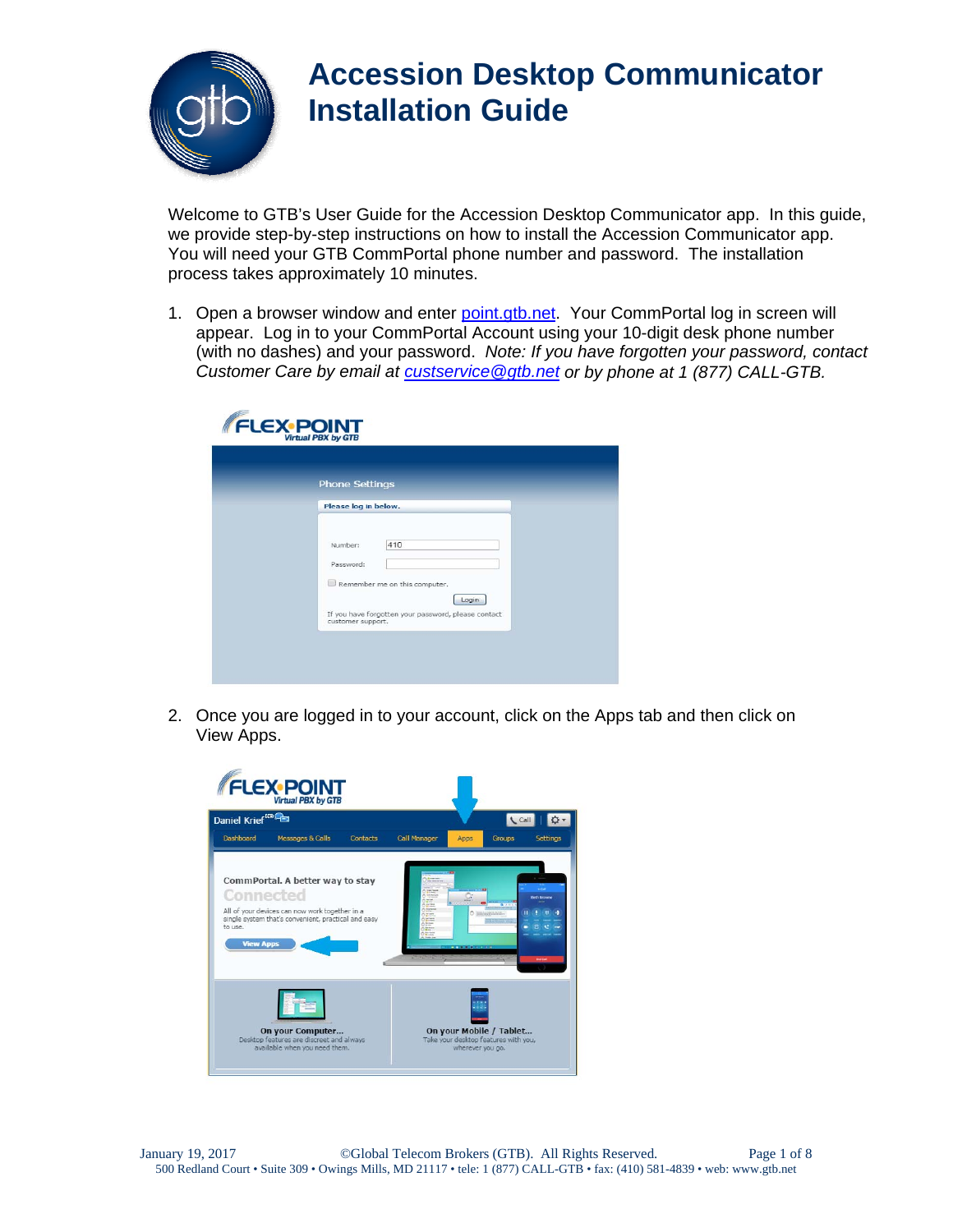

3. Now select Accession and choose your operating system. The Installation file will begin downloading.

| Daniel Krief <sup>80</sup>    |                                                                                                                                                                                                                                                                                                                                                                                                                      |                                                                                                                                                                                                                     | Call                      |
|-------------------------------|----------------------------------------------------------------------------------------------------------------------------------------------------------------------------------------------------------------------------------------------------------------------------------------------------------------------------------------------------------------------------------------------------------------------|---------------------------------------------------------------------------------------------------------------------------------------------------------------------------------------------------------------------|---------------------------|
| Dashboard<br>Messages & Calls | <b>Contacts</b>                                                                                                                                                                                                                                                                                                                                                                                                      | <b>Call Manager</b><br>Apps                                                                                                                                                                                         | <b>Groups</b><br>Settings |
| Summary.                      |                                                                                                                                                                                                                                                                                                                                                                                                                      |                                                                                                                                                                                                                     |                           |
| v Computer                    | Apps on your                                                                                                                                                                                                                                                                                                                                                                                                         |                                                                                                                                                                                                                     |                           |
| Assistant                     | Computer                                                                                                                                                                                                                                                                                                                                                                                                             |                                                                                                                                                                                                                     |                           |
| <b>Accession</b>              | <b>Accession Communicator</b>                                                                                                                                                                                                                                                                                                                                                                                        |                                                                                                                                                                                                                     |                           |
| Mobile / Tablet               | Download the Accession Communicator<br>softphone to make and receive<br>audio/video calls with your CommPortal<br>account.<br>Sync your contacts with Accession to<br>see their presence and make chatting<br>or calling them easy, straight from the<br>app.<br>Changing your Call Manager Status is<br>now simple to do from the main<br>window. And your new voicemails are<br>displayed clearly in the voicemail | <b>S. A seasoners</b><br>Ariz Maria Salar<br>Blown.<br>$O$ for hours<br>$0 - 4$<br>0.1144<br><b>AC INVESTIGATI</b><br>31 Philip<br>0.714<br><b>ALCOHOL</b><br>C Broken<br>$O \frac{3 \pi \tan \theta}{\tan \theta}$ | $\bullet$<br>$O$ and $O$  |

4. Once the file has downloaded, click on the accession.exe file to open it and select Run.

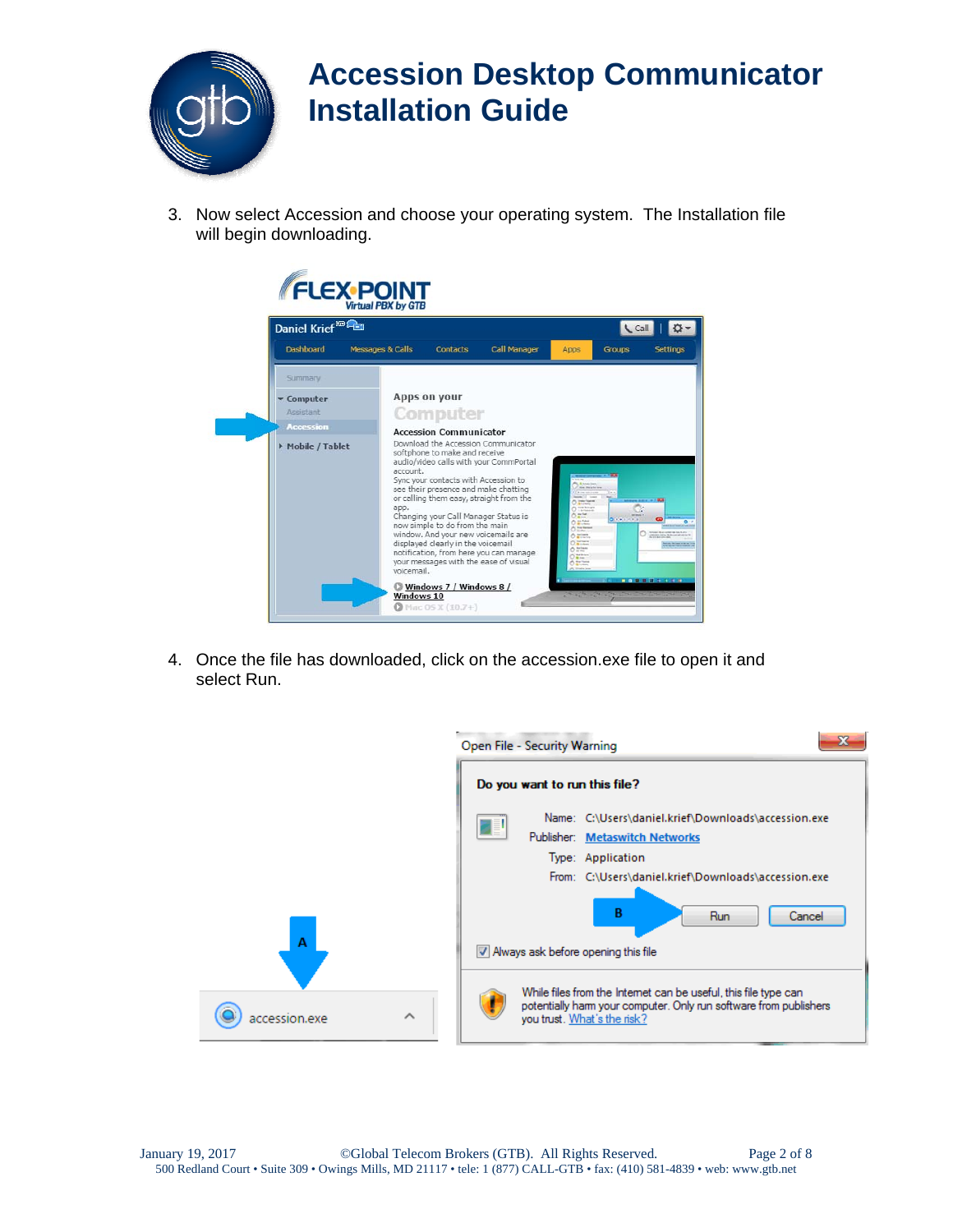

5. The Installer will now come up. Click Next and then Next again.



| Accession Communicator Setup                                                                                | X<br>$\qquad \qquad \Box$ |
|-------------------------------------------------------------------------------------------------------------|---------------------------|
| <b>Destination Folder</b><br>Click Next to install to the default folder or click Change to choose another. |                           |
| Install Accession Communicator to:                                                                          |                           |
| C:\Program Files (x86)\Accession Communicator\<br>Change                                                    |                           |
|                                                                                                             |                           |
|                                                                                                             |                           |
| Next<br><b>Back</b>                                                                                         | Cancel                    |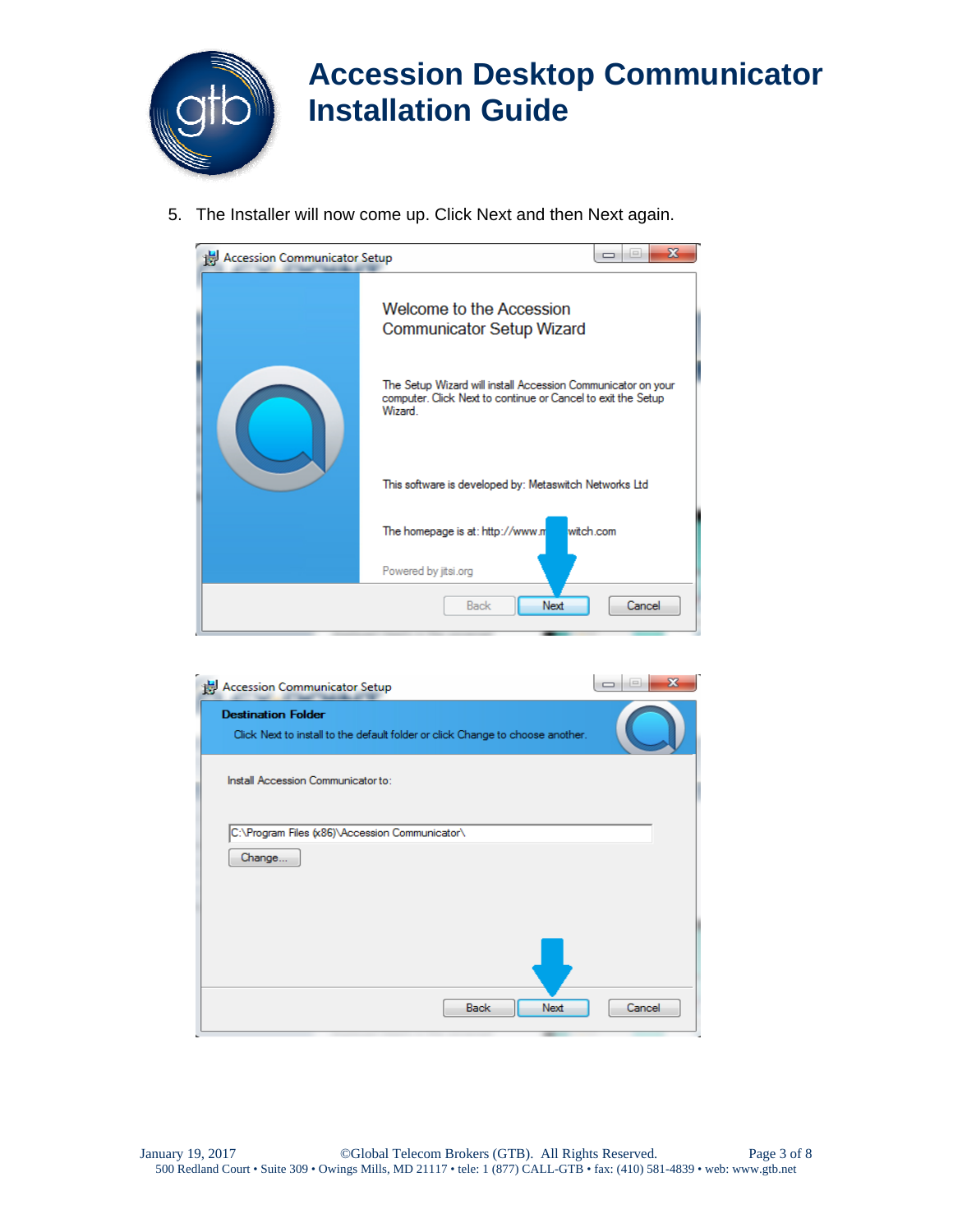

6. Check all of the boxes on your screen that are also checked and highlighted in the screen shot below and click Next.

| Accession Communicator Setup                                                                                                                                                                            | X      |
|---------------------------------------------------------------------------------------------------------------------------------------------------------------------------------------------------------|--------|
| <b>Additional Tasks</b><br>Which additional tasks should be done?                                                                                                                                       |        |
| <b>Create Shortcuts</b><br><b>V</b> Start Menu<br><b>Desktop</b>                                                                                                                                        |        |
| <b>Other Actions</b><br>V Launch Accession Communicator on startup<br>V Use Accession Communicator as the default calls and messaging client<br>Use Accession Communicator to call linked phone numbers |        |
| Next<br>Back                                                                                                                                                                                            | Cancel |
|                                                                                                                                                                                                         |        |

7. Now click Install (the installation process will take approximately one minute).

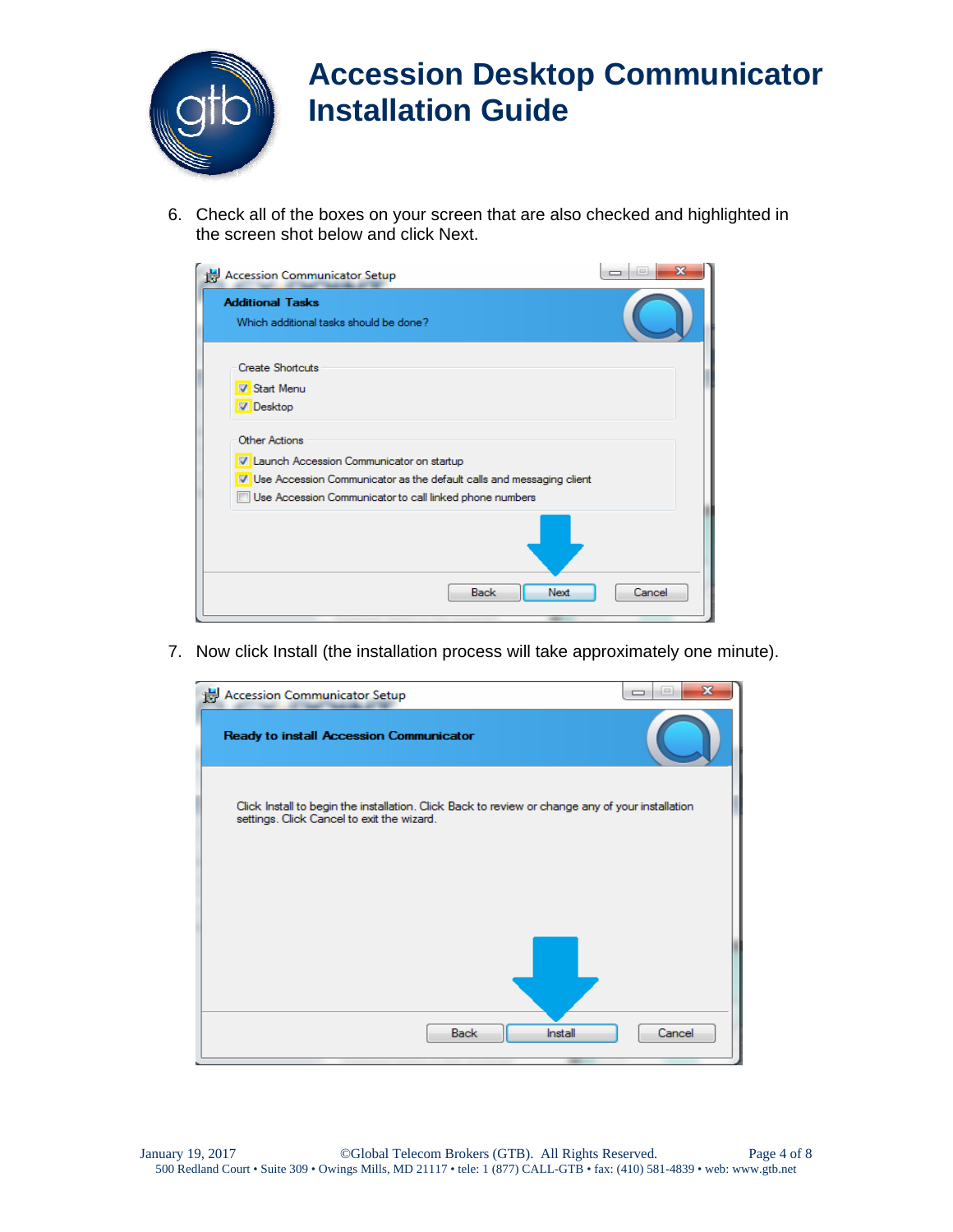

8. When the User Account Control prompt appears, select Yes.



9. Once the installation is complete, another window will appear. Select Finish.

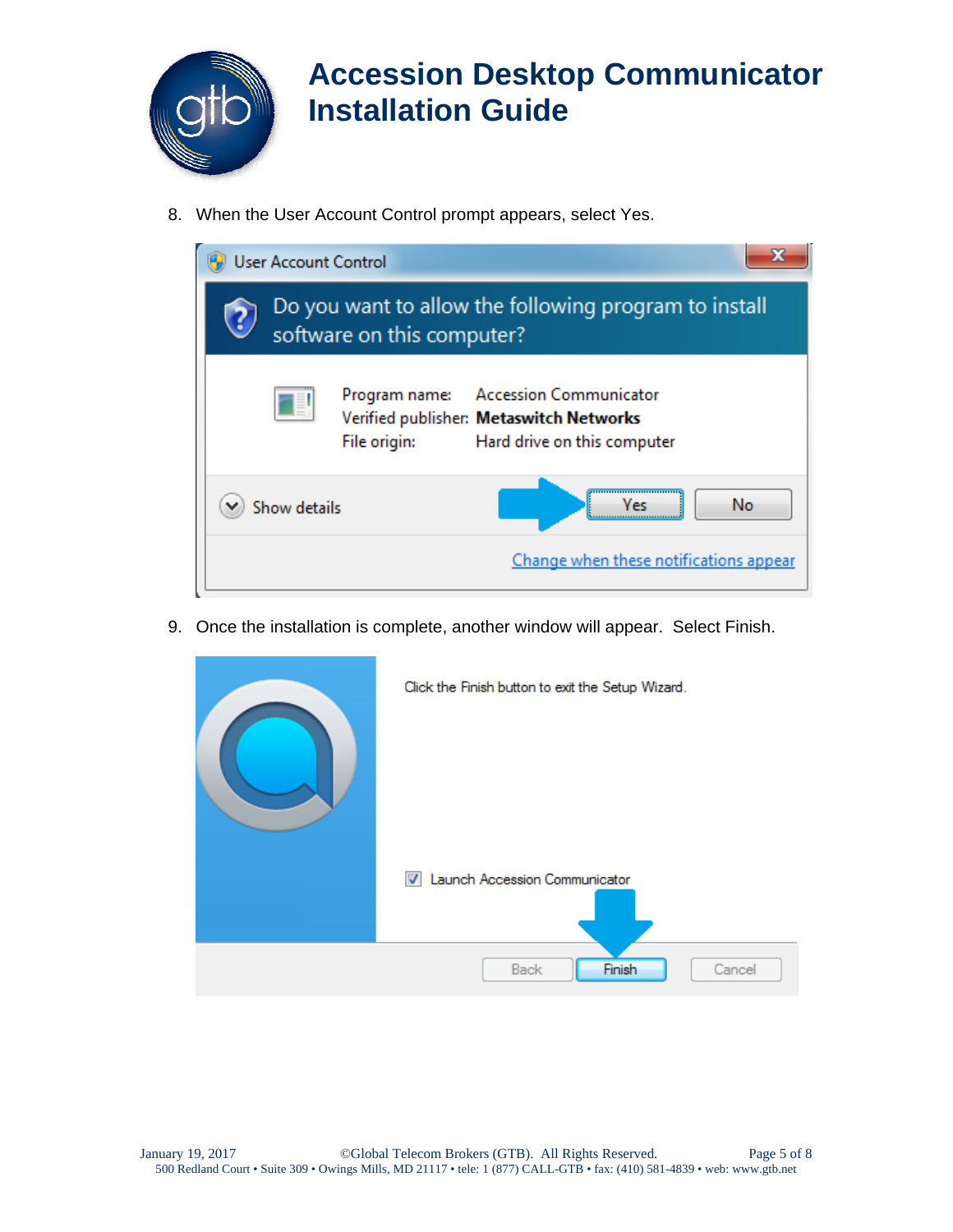

10. Note: The Firewall screen shown below will appear at some point during the installation process depending on your system. When it does, GTB recommends selecting the following Firewall settings illustrated in the screenshot and clicking on Allow Access.

| <b>Windows Security Alert</b> |            |                                                                                                                                          |  |
|-------------------------------|------------|------------------------------------------------------------------------------------------------------------------------------------------|--|
|                               |            | Windows Firewall has blocked some features of this program                                                                               |  |
| and domain networks.          |            | Windows Firewall has blocked some features of Accession Communicator on all public, private                                              |  |
|                               | Name:      | <b>Accession Communicator</b>                                                                                                            |  |
|                               | Publisher: | Metaswitch Networks Ltd.                                                                                                                 |  |
|                               | Path:      | C: \program files (x86) \accession communicator<br>\accessioncommunicator.exe                                                            |  |
|                               |            | Allow Accession Communicator to communicate on these networks:                                                                           |  |
|                               |            | √ Domain networks, such as a workplace network                                                                                           |  |
|                               |            | M Private networks, such as my home or work network                                                                                      |  |
|                               |            | Public networks, such as those in airports and coffee shops (not recommended<br>because these networks often have little or no security) |  |
|                               |            | What are the risks of allowing a program through a firewall?                                                                             |  |
|                               |            | Allow access<br>Cancel                                                                                                                   |  |

11. When the Accession Desktop Communicator opens and requests a service provider, select "GTB Flexpoint" using the drop down box. Then click OK.

| Service Provider Selection |                                                              | ≕      | 2.21.04.3 |
|----------------------------|--------------------------------------------------------------|--------|-----------|
|                            | Please select your service provider.<br><b>GTB</b> Flexpoint |        |           |
|                            | OK                                                           | Cancel |           |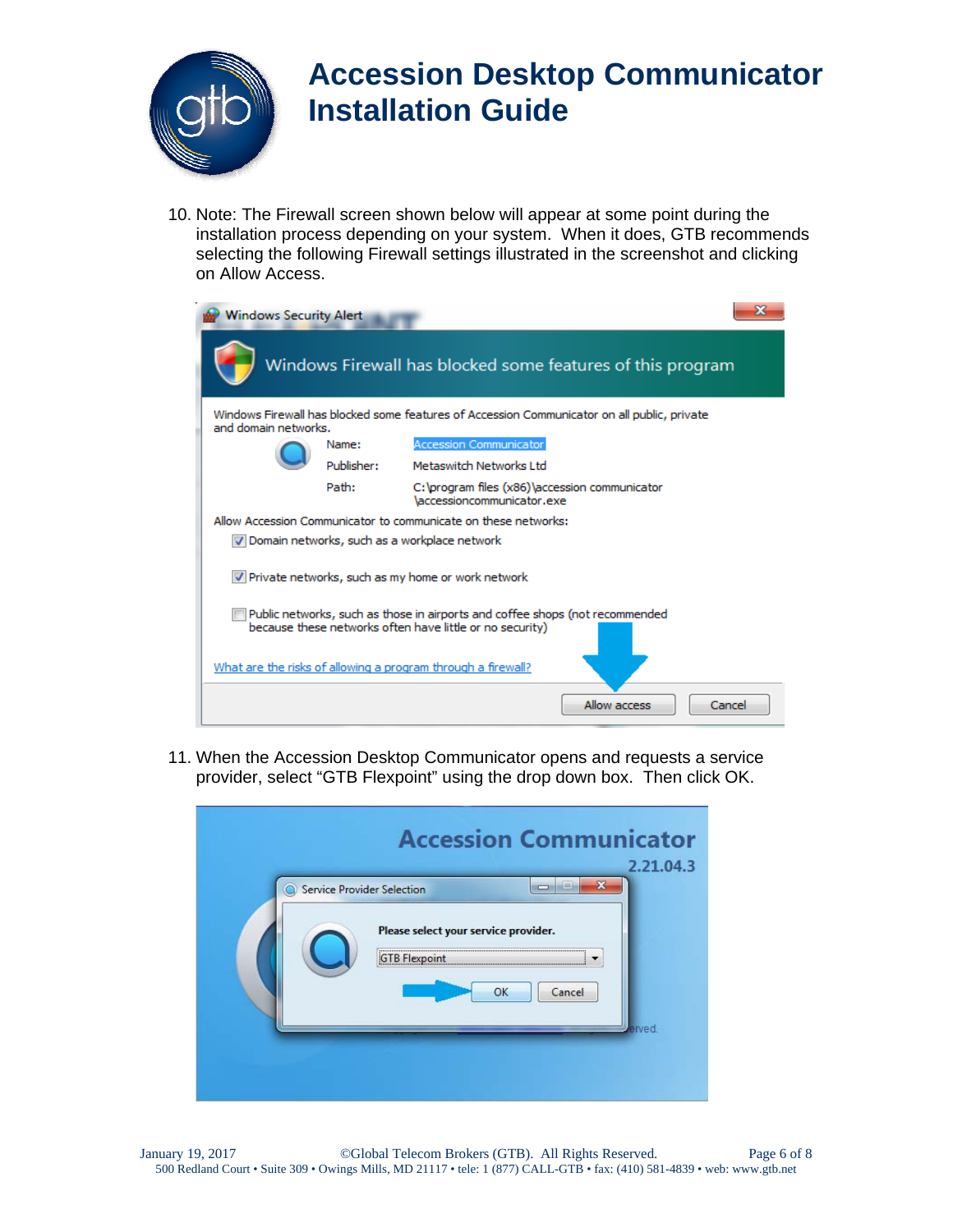

12. Enter the same 10-digit phone number and password you entered before as if you were logging in to your CommPortal dashboard again and click the Log in button.

| Login | x<br>lш                                                                        |
|-------|--------------------------------------------------------------------------------|
|       | Please enter your GTB Flexpoint login details.<br>Phone Number 410<br>Password |
|       | Log in<br>Cancel                                                               |

13. The End User Agreement will come up next. Once you are done reviewing the agreement, check the "I accept the terms" checkbox and click Accept.